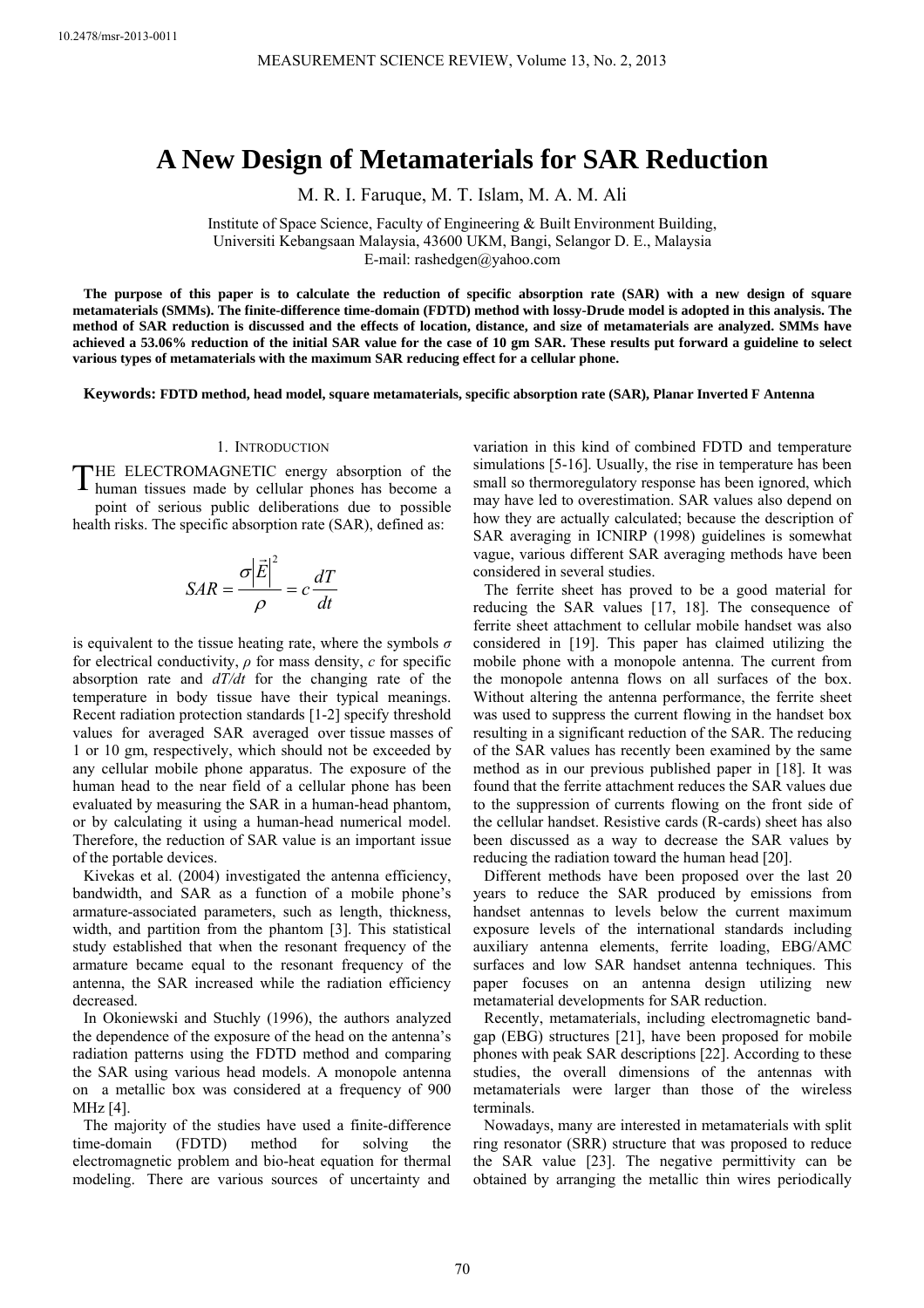[24]. On the other hand, an array of SRR can exhibit negative effective permeability. The metamaterials are designed on circuit board so it may be easily integrated into the cellular phone. Simulation of wave propagation into metamaterials was proposed in [23-25]. This method is a helpful approach to study the wave propagation characteristics of metamaterials [26-27] and has been developed more with the perfectly matched layer (PML) and extended to the three-dimension problem [27].

Specifically, the problems to be solved in SAR reduction need a proper representation of the cellular phone, anatomical representation of the head, alignment of the phone and the head, and a suitable design of the metamaterials. Metamaterial techniques seem promising options in terms of low cost and ease-of implementation in mobile phones to reduce the SAR.

# 2. METHODOLOGY

Computer Simulation Technology Microwave Studio (CST MWS) is a device used as a major simulation tool dependent on the finite-difference time-domain method (FDTD). An unvarying meshing scheme was chosen to make major computation which is devoted to inhomogeneous mark boundaries for the fastest and faultless result. Two-cut schemes are needed for the complete model to indicate the region with closely compacted meshing onward to inhomogeneous boundaries. Here the least and highest mesh sizes were 0.3 mm and 1.0 mm, respectively.



#### **Human Head Model**

# (b)

Fig.1.Head-Phone model for SAR calculation.

As a result, the total number of mesh cells of 2,122,164 was generated and the simulation time was 1208 seconds, including mesh generation for each effort as on an Intel Core  $TM^2$  Duo E 8400 3.0 GHz CPU with 4 GB RAM system, for the complete model. It is noted here that at first the materials are placed between the antenna and a human head, and then all of these are replaced by a metamaterial.

For this research, the SAM head model was considered, and it comprises about 2,097,152 cubical cells at 1 mm resolution. Here Figs.1.(a) & (b) represent a portable telephone model with head model [28], and it was considered in SAR calculation.

The head models used in this analysis were obtained from a magnetic resonance imaging (MRI) based head model through the whole brain Atlas website. Six types of tissues, i.e., bone, brain, muscle, eye ball, fat, and skin were involved in this model [9, 21]. Numerical simulations of SAR value were performed by the FDTD method. The parameters for FDTD computation in this paper were as follows. The simulation domain was  $128 \times 128 \times 128$  cells. The cell sizes were set as  $\Delta x = \Delta y = \Delta z = 1$  mm. The computational domain was terminated with 8 cells perfect matched layer (PML). A PIFA antenna was modeled by thin-wire approximation.

# 3. PROPOSED METAMATERIAL DESIGNING CONSTRUCTION AND ANALYSIS OF SAR

The SAR in the head is reduced by placing the square metamaterials (SMMs) between the antenna and the head. The SMMs are on a scale less than the operating wavelength. The structures are resonant due to their internal capacitance and inductance. The stop band can be designed at the operation bands of cellular phone radiation. The SMMs are designed on a printed circuit board to allow them to be easily integrated into the cellular phone. The SMMs dimensions are obtained by arranging the sub-wavelength resonators periodically.

#### *3.1. Metamaterial construction and design*

This paper establishes that, using FDTD analysis, SMMs can reduce the peak SAR 1 gm and SAR 10 gm in the head. In this section, the SMMs are evaluated in the cellular phone 900 and 1800 MHz bands. Periodically arranged SRRs can work as SMMs. The SRR's structure involves two conductive material concentric square rings. Both square rings have a gap, and each ring is placed opposite to the gap on the other ring. The schematic of the SRRs used in this study.

To build the SMMs for SAR reduction, SRR structures were used as the resonator model, as shown in Fig.2. The resonators operated in the 900 MHz bands. The SRRs contain two rings, each with gaps on the opposite sides [22]. The SRRs were introduced by Pendry et al. (1999) [23], and subsequently used by Smith et al. (2000) to synthesize the first left-handed artificial medium [24]. The metamaterials in this work were designed with periodic SRRs arrangements to reduce the SAR value. By properly designing the SRR structure parameters, a negative effective medium parameter can be achieved for the 900 and 1800 MHz bands. The fabricated SRRs are shown in Fig.3.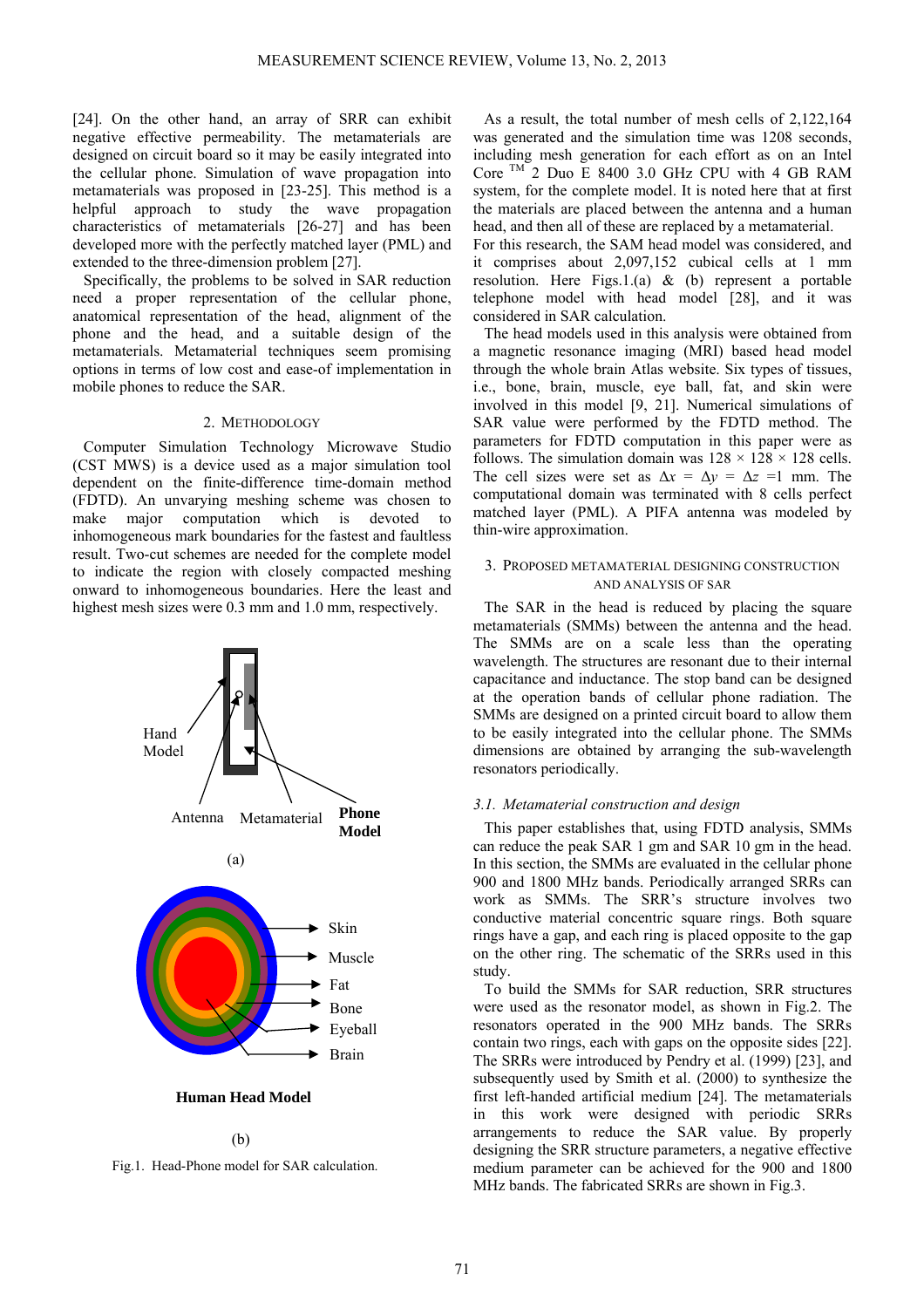

Fig.2.Structure of the **S**RRs used in SAR calculation.



Fig.3. Fabricated SRR arrays.

#### 4. NUMERICAL RESULTS & DISCUSSION

The designed SRRs were placed between the antenna and the human head. This reduces the SAR value. In order to study SAR reduction by SRRs at the GSM 900 band, various relative positions, sizes, and metamaterials were also analyzed by using the FDTD method along with a detailed human head model. The antenna was oriented parallel to the head axis and the distance between the antenna and the head axis varied from 5 mm to 20 mm. Finally, 20 mm was chosen as base for comparison of different metamaterials. The output power of the mobile phone model must be specified before SAR is simulated. In this paper, the output power of the cellular phone is 600 mW at the operating frequency of 900 MHz. In practice, the output power of the mobile phone does not exceed 250 mW under normal circumstances, while the maximum output power, when the base station is far away from the mobile station (cellular phone), can be up to 1 W or even 2 W without a metamaterial, the calculated peak SAR 1 gm value is 2.002 W/kg, and SAR 10 gm value is 1.293 W/kg when the phone model is 20 mm away from the human head model. This is

better than the results reported in [17], and [19], which are 2.17 W/kg and 2.28 W/kg, respectively, for SAR 1 gm. This is because the mobile antenna position, size and type are different in this study. This SAR value is also better than the result reported in [22], which is 2.43 W/kg for SAR 1 gm. Again, this is achieved using different radiating power and antenna. The results imply that only suppressing the maximum current on the front side of the conducting box contributes significantly to the reduction of spatial peak SAR. This is because the decreased quantity of the power absorbed in the head is considerably larger than that dissipated in the metamaterial and it is because the electromagnetic source is being moved away from the head.

To study the effect of SAR reduction with the use of new SMMs, the radiated power from the PIFA antenna with  $\mu$  =1 and  $\varepsilon$  = -3 mediums was fixed at 600 mW.

Table 1. Effects of Metamaterial on Antenna Performances and SAR reduction at 900 MHz

|                                       | $Z_{R}(\Omega)$  | $P_R$ (mW) | $P_{\text{abs}}(mW)$ | SAR 1 gm<br>(W/Kg) |
|---------------------------------------|------------------|------------|----------------------|--------------------|
| Without<br>metamaterial<br>attachment | $63.39 + j94.53$ | 600        | 268.83               | 2.002              |
| $\mu = 1, \mathcal{E} = -3$           | $51.43 + j99.68$ | 514.6      | 211.95               | 1.0697             |
| $\mu = 1, \mathcal{E} = -5$           | 54.12+j95.25     | 532.8      | 238.45               | 1.5635             |
| $\mu = 1, \mathcal{E} = -7$           | $59.25 + j96.14$ | 541.9      | 251.34               | 1.732              |

Different negative medium parameters were analyzed for SAR reduction efficiency. We positioned the negative permittivity media between the antenna and the human head as mentioned before. Initially, the plasma frequencies of the mediums were set to  $\omega_{pe} = 9.309 \times 10^9$  rad/s. This led to media with  $\mu$  = 1 and  $\varepsilon$  = -3 at 900 MHz. The media with even larger negative permittivity ( $\mu$ = 1, and  $\varepsilon$  = -5;  $\mu$ = 1, and  $\varepsilon$  = -7) were also studied. We set  $\Gamma_e = 1.2 \times 10^8$  rad/s, meaning the media have losses. Simulation results of SAR value and antenna performance are compiled in Table 1. The peak SAR 1 gm goes down to 1.0697 W/kg with  $\mu$  = 1 and  $\epsilon$  = -3 mediums. Impedance is also affected by the metamaterials. Compared to the control experiment without metamaterials, the radiated power is reduced by 13.9% while the SAR is reduced by 53.43%. With the use of air medium, less SAR reduction is achieved, though, the radiated power from the antenna is basically unaffected.

#### 5. EXPERIMENTAL VERIFICATION

The SAR measurement is carried out using the COMOSAR measurement system. The COMOSAR system consists of the following items: original computer to control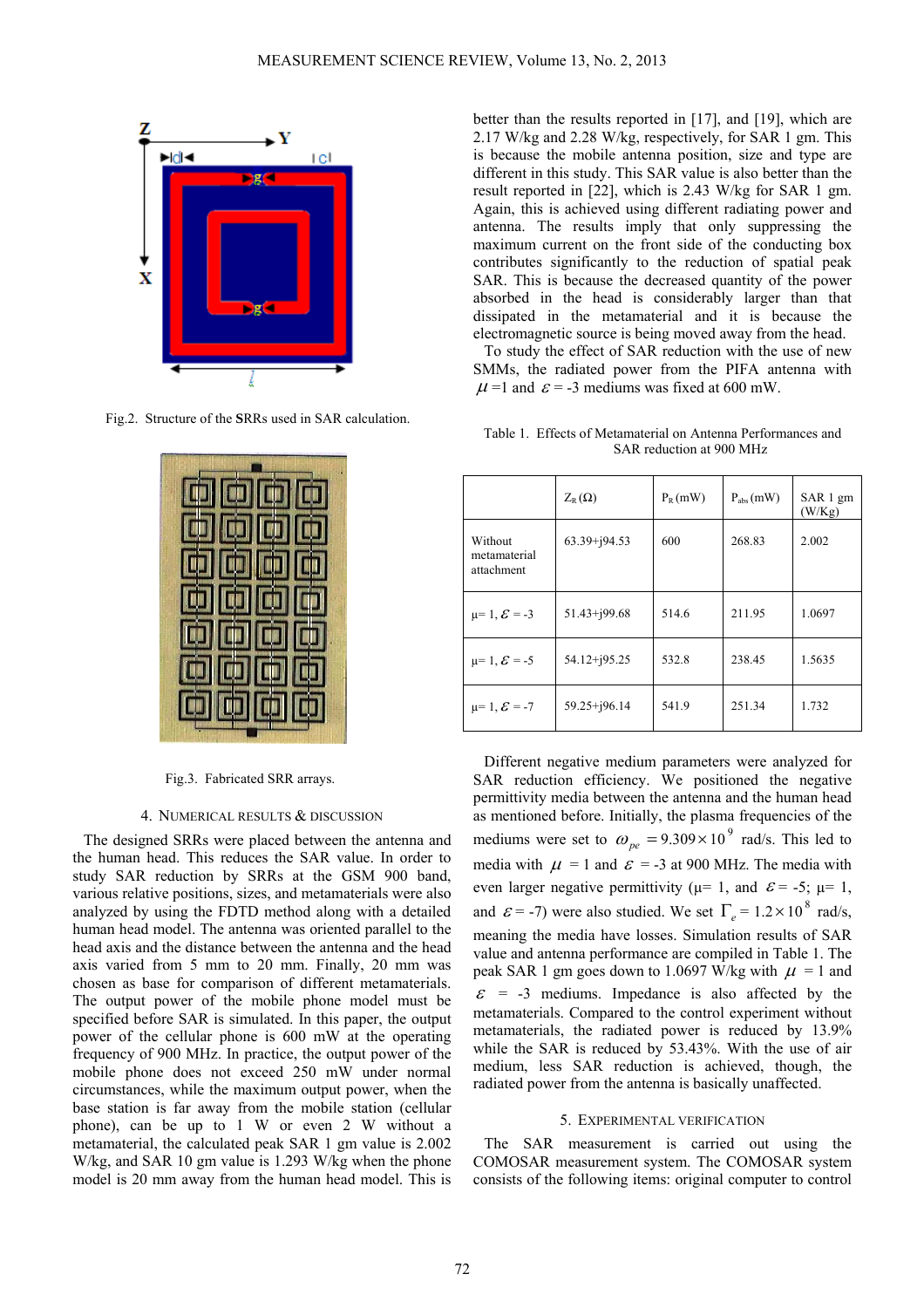all the system, 6 axis robot, data acquisition system, miniature E-field probe, phone holder and head simulating tissues. The head phantom is filled with a liquid with dielectric properties selected based on IEEE standard 1528, which are  $\varepsilon_r = 41.5$  and  $\sigma = 0.97$  S/m for 900 MHz and  $\varepsilon_r =$ 40 and  $\sigma$  = 1.4 S/m for 1800 MHz. The head phantom set-up includes a cover, which prevents the evaporation of the liquid. Without the inclusion of SMMs, the simulated and measured SAR values of the head model are shown in Fig.4.



Fig.4. Compared SAR values in simulation and measurement results without the SMMs attachment.

Fig.4. shows that the simulated SAR value is greater than 3.29% for SAR 1 gm and 3.82% for SAR 10 gm, which is due to the fact that the distance between the head and phone model has not been correctly situated for the measurement stage. In addition, the distance between the source and internal surface of the phantom position affects SAR. For a 5 mm distance, a positioning uncertainty of  $\pm 0.5$  mm would produce a SAR uncertainty of  $\pm 20\%$ . Accurate device positioning is therefore essential for accurate SAR measurements.

Fig.5. illustrates how to set up the apparatus for cheek and tilted position measurement. Fig.5.a) shows cheek position of the measurement & Fig.5.b) is denoted by  $15^{\circ}$  tilted position. The antennas with the SMMs are in contact with the SAM phantom head. During the measurement, the radiation power has been set to the maximum for the phone being tested (as required by the standard), that is 33 dBm for GSM 900.

In this research the simulated  $&$  measured SAR obtained using the tilted position for the SMMs with the antenna revealed simulated and measured SAR values of 0.737 W/kg and 0.639 W/kg for SAR 10 gm, respectively, using the antenna with SMMs. The simulated and measured SAR differed by 6.37% for SAR 10 gm. Regarding the difference in the absolute values of peak SAR, the phone model casing for simulation was different from the case for measurement. In addition, Scotch tape was used to attach the SMMs and antenna in measurement stages. The simulated and measured results also differ because the parameters for the measurement system change with water evaporation and temperature.

In addition, the SAR measurement of the antenna with SMMs attached in the cheek position was considered, which yields 0.696 W/kg for SAR 10 gm. The greater SAR values measured for the cheek position than for the tilted position can be attributed to the influence of the ground plane on the distribution of surface currents; consequently, the power deposited inside the head is higher for the GSM frequency band.



Fig.5. Apparatus setup for real measurement system in: a) cheek position, b) tilted position

## 6. CONCLUSION

In order to study the process of EM energy absorption between an antenna and the human head with the new SMMs, meticulous and intensive experiments were carried out in this paper. The newly developed SMMs attachment in the phone model led to a SAR value of about 0.639 W/kg for SAR 10 gm and 1.0623 W/kg for SAR 1 gm. A practical conclusion that can be drawn from the compared numerical and experimental results is that the new SMMs reduce the better SAR reduction in human head.

#### **REFERENCES**

- [1] CENELEC (1995). *Human exposure to electromagnetic fields high frequency (10 KHz to 300 GHz)*. European Pre-Standard ENV 50166-2. Brussels, Belgium.
- [2] International Non-Ionizing Radiation Committee of the International Radiation Protection Association (1988). Guidelines on limits on exposure to radio frequency electromagnetic fields in the frequency range from 100 kHz to 300 GHz. *Health Physics*, 54 (1), 115-123.
- [3] Kivekas, O., Ollikainen, J., Lehtiniemi, T., Vainikainen, P. (2004). Bandwidth, SAR, and efficiency of internal mobile phone antennas. *IEEE Transactions on Electromagnetic Compatibility*, 46 (1), 71-86.